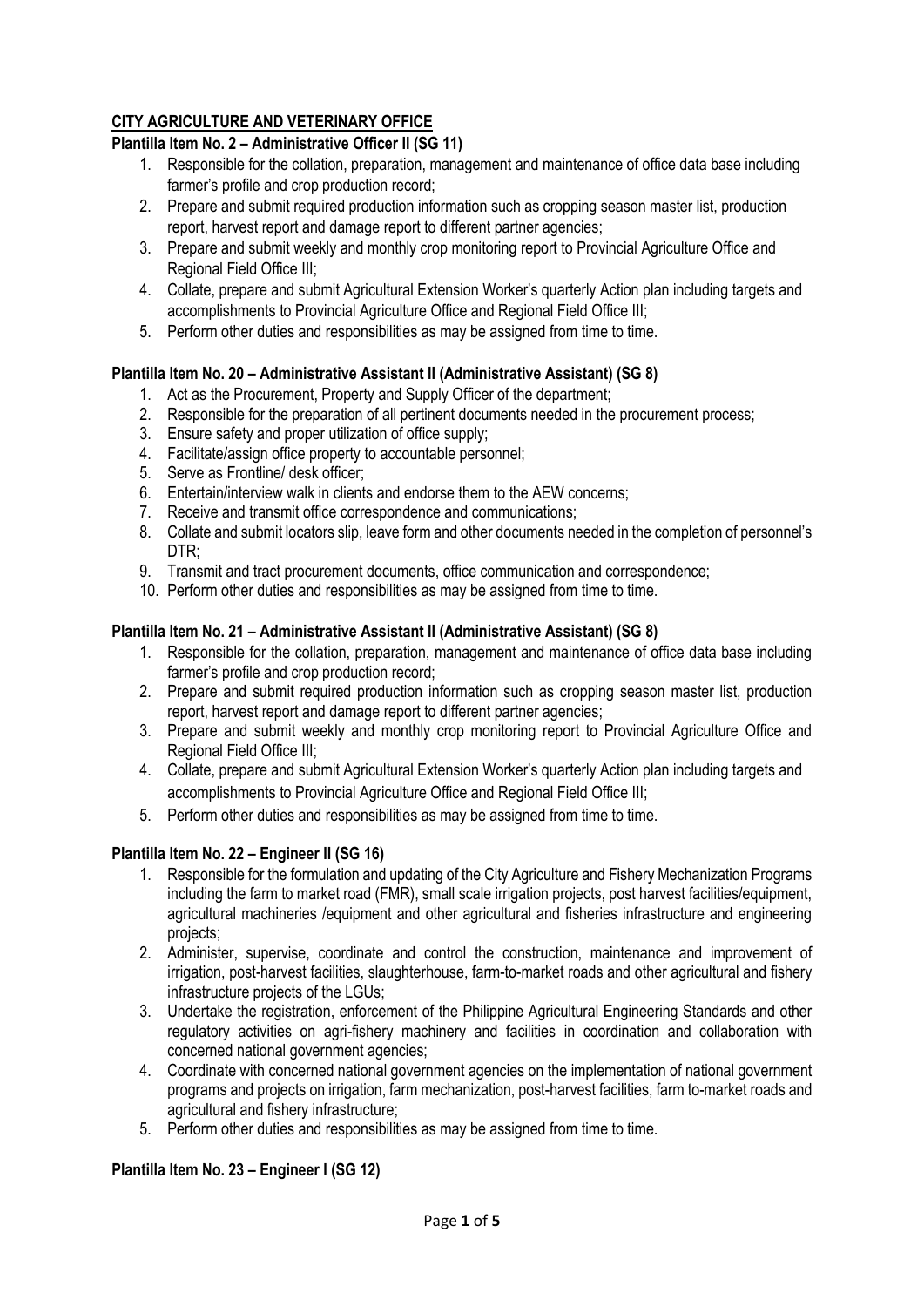- 1. Provide agricultural engineering services which include, but not limited to: engineering survey, preparation and evaluation of plans, designs, technical specifications and feasibility studies and management of irrigation, small water impounding projects, farm machinery, slaughterhouses, postharvest facilities and agricultural and fishery infrastructure projects;
- 2. Conduct research to determine the technical requirements of an agricultural facility or system;
- 3. Draft program of works related to agricultural facilities;
- 4. Oversee the construction/fabrication, installation or alteration of farm machineries and equipment;
- 5. Render agro-industrial extension work and conduct agricultural machinery performance testing and evaluation;
- 6. Perform other duties and responsibilities as may be assigned from time to time.

## **Plantilla Item No. 5 – Agriculturist I (SG 11)**

- 1. Promote and implement different crop production programs of the City to improve farm productivity;
- 2. Perform agricultural extension services including the visitation to standing crops and conduct of field validation and verification on reported damages to crops due to infestation and calamities;
- 3. Update farmers' profile and submit required master list of farmers for wet and dry season planting;
- 4. Prepare and submit planting, harvesting and damage report as required;
- 5. Promote the organization of cooperatives and associations of farm families and provide necessary services and assistance to improve the competencies of the members through conduct of seminars, trainings and meetings;
- 6. Perform other duties and responsibilities as may be assigned from time to time.

## **Plantilla Item No. 25 – Agriculturist I (SG 11)**

- 1. Promote and implement different crop protection program of the city to improve farm productivity;
- 2. Perform agricultural extension service, visit the standing crops and conduct field validation and verification of reported damages to crops due to infestation and calamities;
- 3. Update farmers' profile and submit required master list of farmers for wet and dry season planting;
- 4. Prepare and submit planting, harvesting and damage report as required;
- 5. Promote organization of cooperatives and associations of farm families and provide necessary services and assistance to improve competencies of members through seminars, trainings and meetings.
- 6. Perform other duties and responsibilities as may be assigned from time to time.

# **Plantilla Item No. 12 – Meat Inspector II (SG 8)**

- 1. Ensure hygiene and food safety standards;
- 2. Perform Post Abattoir Inspection in wet markets and lechonan operators;
- 3. Check and log all issued Meat Inspection Certificate, NMMPIC and COMI in Sindalan, Northville and Bulaon Markets;
- 4. Implement and Enforce City Ordinance 2005 005 and City Ordinance 2011 008;
- 5. Assist in the animal quarantine during outbrak of reportable livestock and poultry diseases by regulating the entrance and exit of live animals and carcasses to and from meat establishments;
- 6. Perform other duties and responsibilities as may be assigned from time to time.

# **Plantilla Item No. 14, 15, 16 – Meat Inspector I (SG 6)**

- 1. Ensure hygiene and food safety standards;
- 2. Check and log all issued Meat Inspection Certificate, NMMPIC and COMI;
- 3. Perform Post Abattoir Inspection in wet markets (New Public Markets);
- 4. Perform Ante- Mortem Inspection for poultry and Post Mortem Inspection with birds;
- 5. Check meat and issue Meat Inspection Certificate with poultry;
- 6. Implement Good Manufacturing Practices and observe practice of Animal Welfare Act in the Poultry Dressing Plant and enforce humane handling in dressing techniques;
- 7. Enforce City Ordinance 2011- 008 and City Ordinance 2017-033;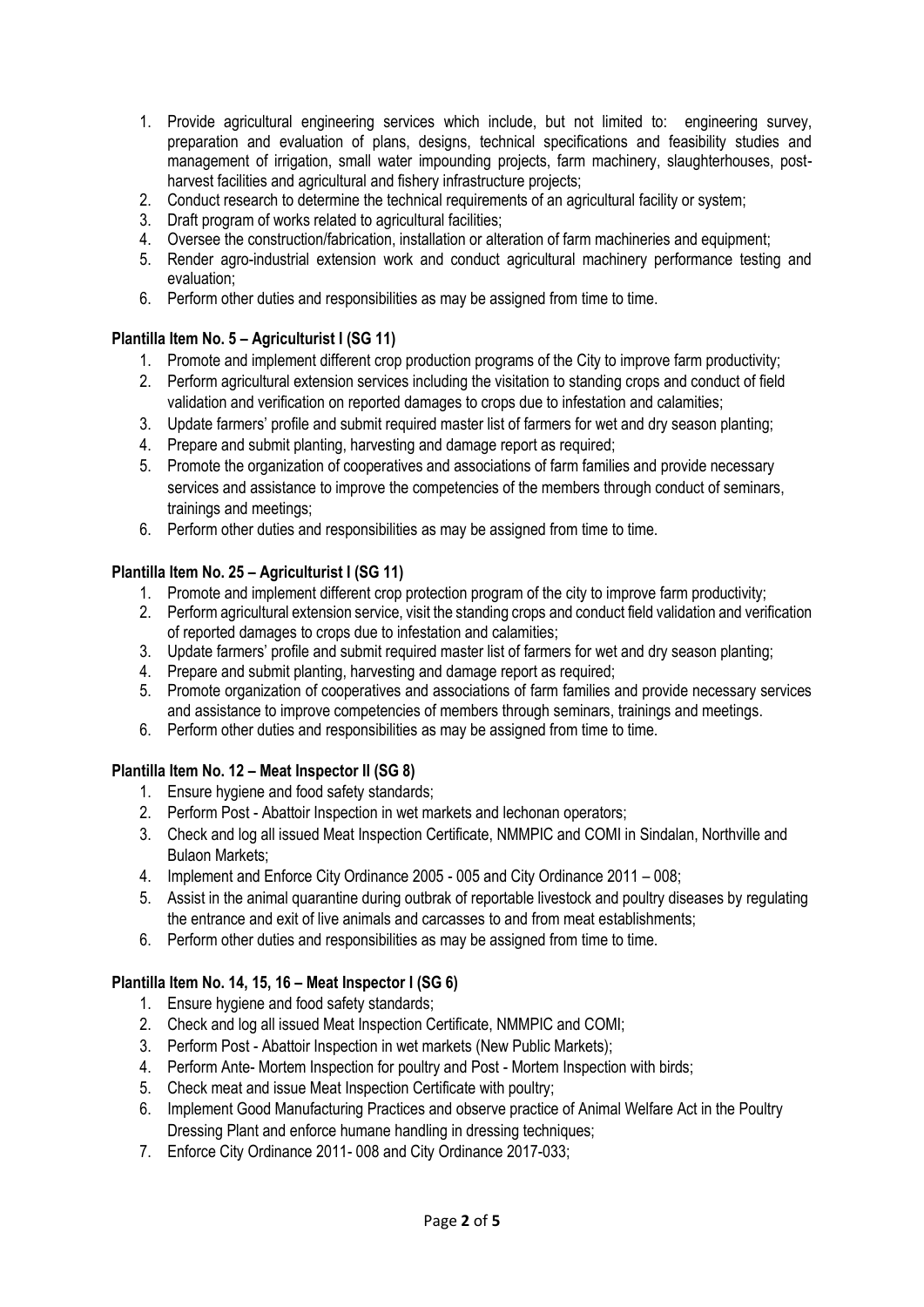- 8. Assist in the animal quarantine during outbrak of reportable livestock and poultry diseases by regulating the entrance and exit of live animals and carcasses to and from meat establishments;
- 9. Section Chief of PDP And Post Abattoir Inspectors;
- 10. Perform other duties and responsibilities as may be assigned from time to time.

### **Plantilla Item No. 28 – Administrative Officer II (SG 11)**

- 1. Facilitate the evaluation and accreditation of the poultry dressing plant, livestock farms and other veterinary related establishments operating within the jurisdiction of the City;
- 2. Enforce the various veterinary related ordinances and laws as well as monitor the compliance of the different veterinary establishment in the City;
- 3. Prepare and formulate different advocacy campaign materials to create awareness on the different veterinary services and regulation;
- 4. Conduct seminar on livestock production, rabies awareness and responsible pet ownership and other advocacy campaign related to veterinary extension service;
- 5. Perform other duties and responsibilities as may be assigned from time to time.

### **Plantilla Item No. 29 – Administrative Assistant II (Administrative Assistant) (SG 8)**

- 1. Assist in the evaluation and processing of establishment accreditation of poultry dressing plant, livestock farms and other veterinary related establishment operating within the jurisdiction of the City;
- 2. Regulate operation of poultry and livestock commercial/backyard farm;
- 3. Responsible for the enforcement of the animal welfare act to the different veterinary establishments including the monitoring and regulation of the veterinary related service/product establishments such as poultry supplies, veterinary clinics among others;
- 4. Assist in the conduct of seminar on livestock production, rabies awareness and responsible pet ownership and other advocacy campaign related to veterinary extension service;
- 5. Perform other duties and responsibilities as may be assigned from time to time.

### **Plantilla Item No. 18, 19 – Livestock Inspector II (SG 8)**

- 1. Implement veterinary programs, projects and activities;
- 2. Maintain and update Philippine animal Health Information System;
- 3. Prepare animal vaccination program schedule and coordinate with different barangay, village and stakeholders on its implementation;
- 4. Perform veterinary extension service;
- 5. Prepare, maintain and submit weekly and monthly accomplishment report;
- 6. Monitor the different commercial and backyard farm in the city;
- 7. Perform other duties and responsibilities as may be assigned from time to time.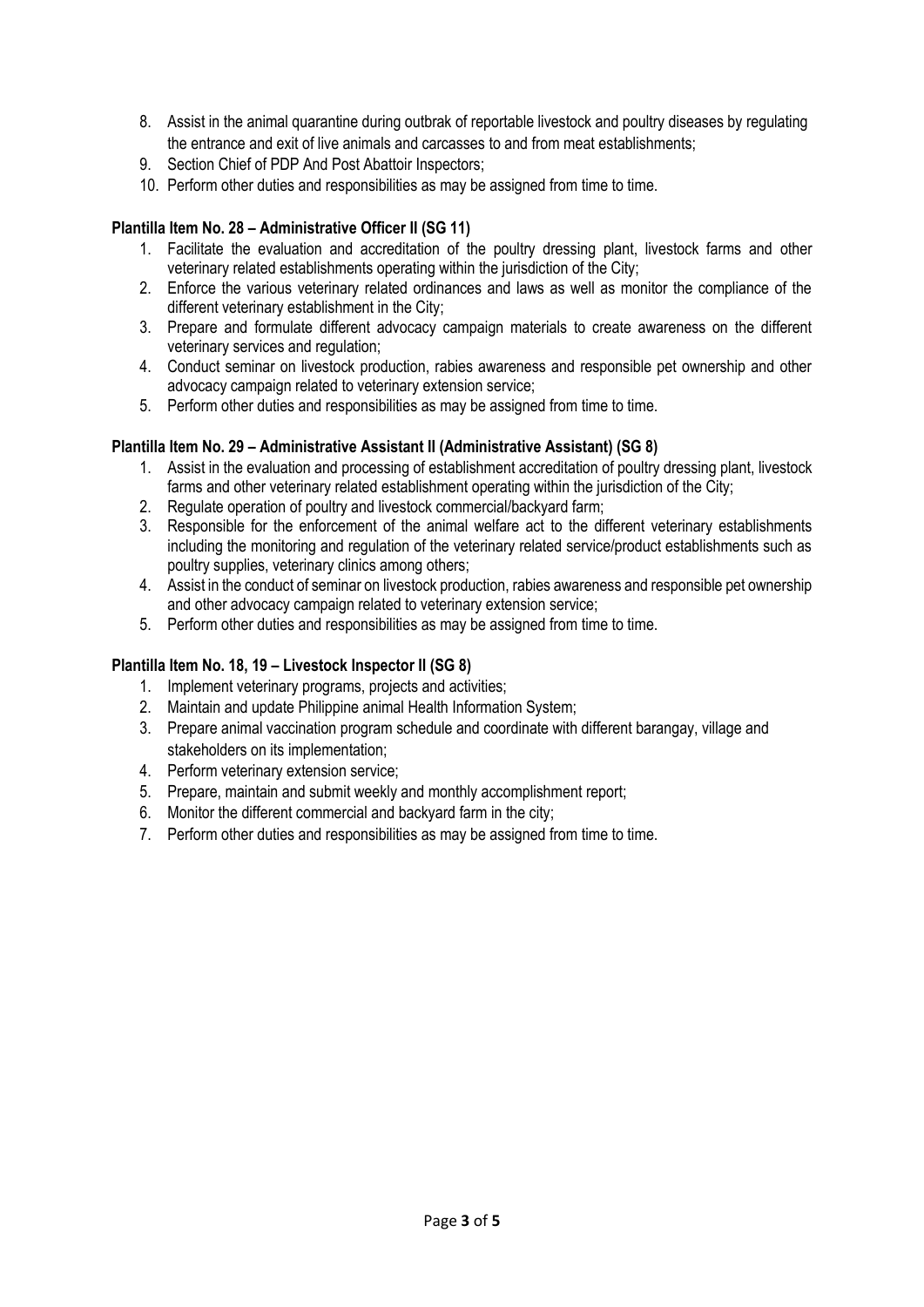## **CITY ENVIRONMENT AND NATURAL RESOURCES OFFICE**

## **Plantilla Item No. 32, 33 – Administrative Aide VI (Clerk III) (SG 6)**

- 1. Monitor and verify assigned tasks/areas of enforcers;
- 2. Consolidate daily and weekly reports prior to submission to the division head;
- 3. Act as team leader of the Enforcement and Monitoring units;
- 4. Perform other duties and responsibilities as may be assigned from time to time.

## **Plantilla Item No. 37, 38, 39, 40, 41, 42 – Administrative Aide IV (Clerk II) (SG 4)**

- 1. Conduct inspection and monitoring of barangays in relation to their compliance to RA 9003;
- 2. Monitor assigned open areas for open dumping and burning and report the same to concerned barangay for clean up;
- 3. Perform other duties and responsibilities as may be assigned from time to time.

## **Plantilla Item No. 17 – Environmental Management Specialist I (SG 11)**

- 1. Develop and execute the urban greening/gardening development plan of the City;
- 2. Coordinate with urban planners and with the City Agriculture and Veterinary Office (CAVO) in improving the aesthetic view of the City;
- 3. Coordinate with PENRO-DENR and other agencies on the trimming/ prunning/ cutting of trees;
- 4. Conduct inventory of trees planted within the public domain of the City and monitor from time to time the status of the inventory;
- 5. Consolidate daily accomplishment reports and submit it to immediate supervisor;
- 6. Perform other duties and responsibilities as may be assigned from time to time.

## **Plantilla Item No. 36 – Environmental Management Specialist II (SG 15)**

- 1. Check and verify all inspection and monitoring reports pertaining to the compliance of business operations to existing local and national environmental laws;
- 2. Formulate plans and programs in order to motivate business establishments to comply with existing environmental laws;
- 3. Monitor and ensure the compliance of business establishments to the existing environmental laws;
- 4. Consolidate daily and weekly reports prior to submission to the division head;
- 5. Perform other duties and responsibilities as may be assigned from time to time.

### **Plantilla Item No. 23 – Administrative Aide VI (Clerk III) (SG 6)**

- 1. Ensure that all business applications are inspected and monitored for ISO certification compliance;
- 2. Ensure that all business application have inspection and monitoring reports at the end of the year;
- 3. Consolidate daily inspection reports for summary;
- 4. Ensure that all reports are checked in compliance to the requirements of ISO certification;
- 5. Act as team leader of the Inspection Unit;
- 6. Perform other duties and responsibilities as may be assigned from time to time.

### **Plantilla Item No. 43 – Administrative Aide VI (Clerk III) (SG 6)**

- 1. Conduct inspection of business establishments on their compliance to CO 2004-10 and SP Ordinance 2008-21;
- 2. Ensure the compliance of all business establishment s on environmental management process;
- 3. Prepare daily and weekly accomplishment reports and submit to immediate supervisor;
- 4. Perform other duties and responsibilities as may be assigned from time to time

### **Plantilla Item No. 44 – Administrative Aide VI (Clerk III) (SG 6)**

- 1. Ensure that all business applications are inspected and monitored for ISO certification compliance;
- 2. Ensure that all business application have inspection and monitoring reports at the end of the year;
- 3. Consolidate daily inspection reports for summary;